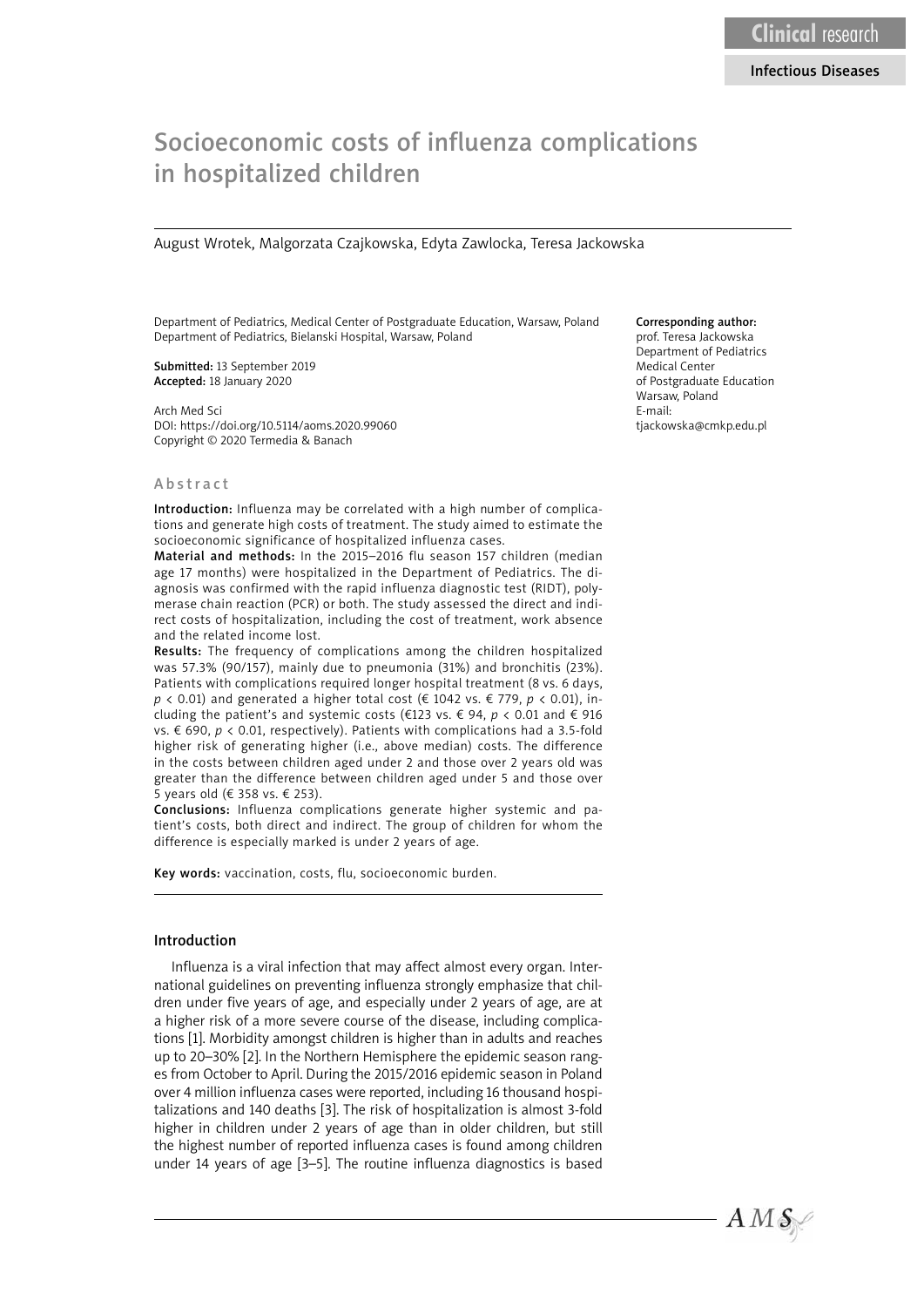on a positive rapid influenza diagnostic test (RIDT) result [6, 7] or molecular diagnostics (polymerase chain reaction – PCR). A negative RIDT result cannot be conclusive due to the low, suboptimal RIDT sensitivity [6–8]. The sensitivity reaches 47–70% [6], yet there are publications reporting much lower sensitivity (23%) [9]. On the other hand, PCR shows high sensitivity (85–96%) and specificity (7.6–100%) [10–12]. Independently of the diagnostic path, the treatment needs to be implemented as soon as possible [6]. What is more, clinical suspicion of influenza may be misleading, and frequently the final diagnosis of influenza is surprising, especially in younger children – fever, for example, is present only in 48–70% of patients under 6 months of age [6, 13]. That also contributes to the higher costs of diagnostics and frequently unnecessary treatment (e.g., antibiotics). The global economic influence of influenza seems to be underestimated [14], but the rough estimates suggest a cost between  $\epsilon$  0.3 and  $\epsilon$  2.7, with an average of  $\epsilon$  1.4 billion in Italy (ca. 60 million citizens) [15], for example, while in specific epidemic seasons it may increase: in Germany, during the 1996 epidemic season, the total assessed cost reached  $\epsilon$  2.6 billion [14]. The cost of influenza increases when complications are present; in a US analysis the costs were doubled in patients with complications [16].

## Material and methods

The study was approved by the local Ethics Committee.

During the 2015–2016 influenza epidemic season 163 children (87 male, 76 female) aged 16 days to 202 months (median 17 months, 95% CI: 38.3–47.8) were diagnosed with influenza at the Department of Pediatrics of the Bielanski Hospital, Warsaw. Out of 163 patients, 6 were not hospitalized for a period longer than a few hours (patients discharged at parent's request or transferred to another hospital directly from the emergency ward due to the lack of room at the Department of Pediatrics) and they were not included in the further analysis. Finally, 157 children (84 male, 73 female) were eligible for the study.

Eighty-six patients were referred to the hospital from ambulatory care (55%), 27 required intervention of emergency medical services and were transported with an ambulance (17%), while 44 showed up at the emergency room without prior examination (28%). There were 112 (71%) cases of influenza type A and 28 cases (18%) of influenza type B; in 17 cases (11%) both A and B type of influenza were diagnosed using the PCR method.

The diagnosis of flu was initially made upon clinical signs and symptoms, but in order to avoid an incorrect diagnosis, in each case it was confirmed with the RIDT and/or PCR. Often, the final diagnosis could be made using PCR, due to the low RIDT sensitivity (observed in that season). For each patient, the routine clinical path was implemented. Because of the different availability and costs of the diagnostic methods, the RIDTs were the preferred method. According to the Polish recommendations [7, 8, 17] RIDTs have suboptimal sensitivity but high specificity. Therefore, due to the easy access, rapid results (about 10 minutes) and lower costs, nasopharyngeal swabs were taken from patients and the RIDT was performed as the first line diagnosis. As the RIDT has been proven to have high specificity during the epidemic season, it was treated (according to CDC and Polish recommendations) [6, 7] as a confirmation of the diagnosis. In the case of a negative test result, further diagnostics (i.e. PCR) was performed. The PCR was performed at an external laboratory, and molecular testing was available from Monday to Friday. Moreover, in patients with low probability of a positive RIDT result (i.e., a longer period of symptoms before hospital admission) the RIDT was omitted and a sample for the PCR was taken at the beginning of the diagnostic path.

The diagnosis of influenza was made upon the RIDT in 39 cases (25%), including 7 results (5%) confirmed with the PCR, and in 118 cases (75%) upon the PCR. The final diagnosis was confirmed with the PCR in 125 patients (80%).

It has to be underlined that the vast majority of the recommendations (including Polish) emphasize that waiting for laboratory confirmation of influenza should not delay the implementation of antiviral treatment, but this advice may only be applied in cases when the diagnosis presents no doubts. In each patient, treatment was implemented as soon as possible (a 10-minute waiting time for the RIDT result was not considered as treatment delay). The cases where the lack of laboratory confirmation prolonged the implementation of the treatment were in fact cases where a laboratory confirmation was indispensable to make a correct diagnosis because the clinical course of the disease was not typical for influenza.

The cost-of-illness analysis assessed both the direct and indirect costs, seen from the perspective of the patient, the health care system, as well as the social one. The social and health care system costs were qualified as one group of costs, whereas the socioeconomic impact and the patient's costs were evaluated separately; then, the total cost of the treatment was assessed for these three groups of costs altogether.

Patient's direct costs: these were the costs that the patients (i.e. parents or legal guardians) had to bear by themselves and were not reimbursed. This group of costs includes:

• transportation costs (1.1. transport to the hospital and 1.2. at least one per day return transport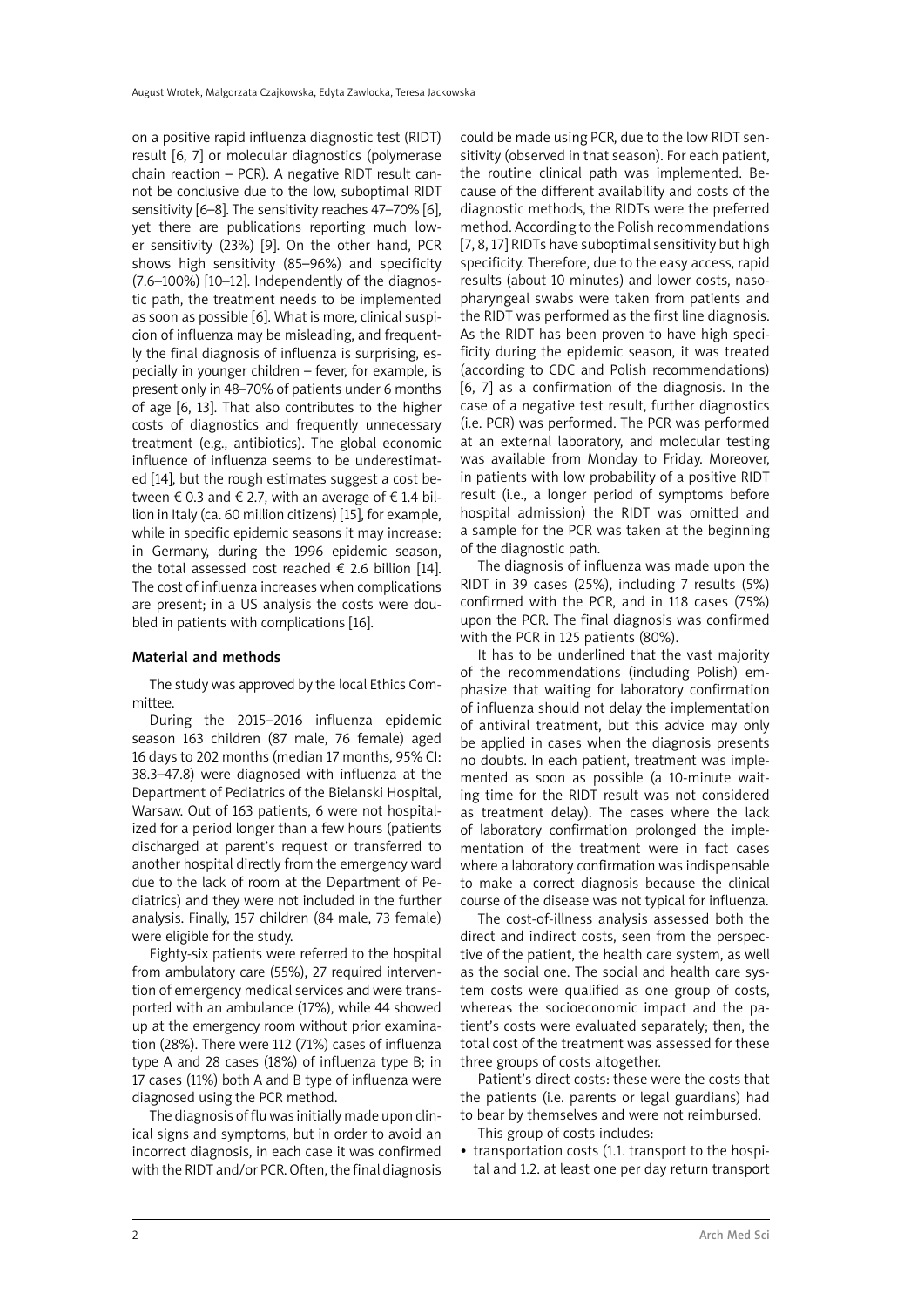of the parents/legal guardians between home and the hospital),

- medications taken prior to hospital admission (not reimbursed),
- additional hospital services charge (charge for bed linen for the guardian: this charge is fixed, approximately  $\epsilon$  5.7 per hospitalization).

To calculate the transportation costs, the distance between home and the hospital had to be known. The parents filled out personal questionnaires on admission, yet, due to social considerations, the address declared was not necessarily up to date or real: people often declare their address of registration (in Poland it used to be obligatory to have a permanent address) but live elsewhere. Also, renting flats is frequent, especially among younger people who come to the capital city because of better work conditions, and many flats are rented without reporting, which causes confusion when filling out questionnaires. Although there is no zone or district obligation in the Polish hospital health care system, we assumed that most patients choose the hospital that is closest to their actual place of residence. For the purpose of assessing the distance between home and hospital we put our hospital in the center of a virtual area, from where the distance to the closest children's hospital was calculated in different directions: to the north (11.1 km), south (9.4 km), west (8.5 km) and east (13.4 km), obtaining a mean distance to other hospitals of 10.6 km. The distance was divided by two to create a theoretical radius of the area of patients' residence covered by our hospital (5.3 km). Then, with a presupposition that most patients will need to travel half of that distance to the hospital, we created a theoretical model of the distance between their home and the hospital.

The patients were transported to the hospital by an ambulance (each medical transport was reported on admission), by taxi, a private car or public transport. Except for medical transport, other means of transport were not reported and their use was treated with equal probability. The costs were calculated as follows: for medical transport – the cost was evaluated as a public health care direct cost (the patient is not charged in any way for medical transport, if required, and indications for medical transport are not analyzed). The exact cost remains under trade secret, but according to the publically available offers on the price/cost (for patients without public insurance, for example) the cost of medical transport was calculated as  $\epsilon$  92.

To calculate the patients' transport to the hospital by means other than an ambulance, and the everyday transport of the parents/guardians to the hospital, three means of transport were treated equally and assessed as follows: private car use – the official governmental fee for using a private car for business purposes per kilometer multiplied by the number of kilometers (officially 19 eurocents/km) and a parking charge for two hours in case of admission to the hospital (according to the estimated waiting time at the hospital emergency ward) or a charge for one hour in the case of everyday transport to the hospital; the taxi fare was calculated based on the urban taxi fares); for public transport the cost of two single tickets was assumed ( $\in$  2). Warsaw is one of the European cities with the highest number of cars (circa 600/1000 inhabitants).

The costs of medications were assessed as follows: referring to Damm *et al*. [18], we assumed that a patient typically needs (prior to hospital admission): nasal spray (one bottle of normal saline and one bottle of an oxymetazoline drug) – if coryza was reported, cough medicine (one bottle of ambroxol and one bottle of butamirate drops) – if cough was reported; an antipyretic drug (we propose both paracetamol and/or ibuprofen – one bottle of 100 ml) – if fever was reported. The lowest possible prices were searched in five different online pharmacies (as of September 2016).

In order to estimate the indirect patients' costs, certain assumptions needed to be made:

- hospitalized children have the right to be taken care of by at least one parent/legal guardian;
- parents have the right to obtain a sick note for the period required to cure the patient;
- when on sick leave, social security pays the employee only 80% of the salary, and additional insurances covering the income lost due to a disease are in Poland rather uncommon and were not taken into consideration;
- the Masovian district (where Warsaw is located) has a higher median income than other Polish regions, so the mean salary in Poland would be misleading here. Thus, to calculate the indirect costs of hospitalization the mean salary in the Masovian district (according to the Polish Central Statistical Office) was used. The parents were not bothered with questions concerning their personal income or social status, and there was no differentiation between mothers and fathers (in general, earnings of men in Poland tend to be higher), as the Central Statistical Office reports mean salaries for both genders [19]. For each day of hospitalization (i.e. work day lost) 20% of the median salary in the Masovian district was counted as the indirect parental cost.

Cost for the medical health care system may be calculated in two different ways: from the payer's point of view (in most contracts a fixed sum, independently of the length of hospital treatment for a hospitalization exceeding 3 days; independently of the therapy used, diagnostics made, in certain cases dependent on the occurrence of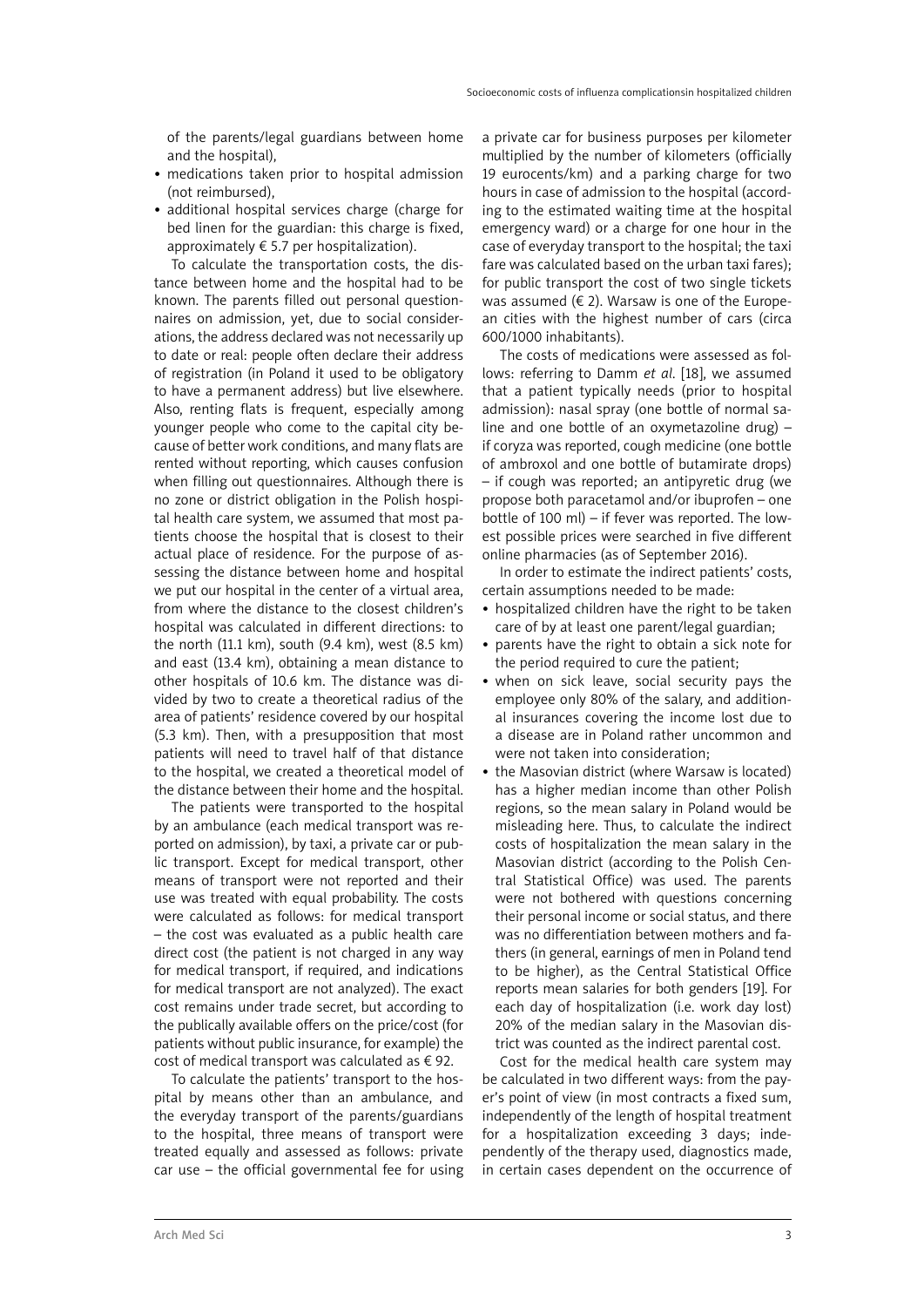complications if they influence the main diagnosis). The other point of view for such estimations would be to calculate the real cost of hospital treatment, which mainly depends on the length of hospitalization – in this case there is no general agreement between hospitals and the payers, so we used the publically announced (by the hospital management) charge per person per day of treatment for patients who are not insured (in general, this charge is supposed to reflect the mean cost of treatment at various hospital wards). We chose the charge per day method, because it is closely correlated with the presence of complications and does not depend on the local and national health care paying policies. There are many discrepancies on how medical procedures should be calculated and reimbursed to the hospitals, and many controversies are raised, pointing out the underestimated medical procedures as one of the reasons for the debts of public hospitals in Poland. To remain objective, the study made the assessment as explained above.

Another cost of the health care system is an ambulatory care visit. Certainly, there are differences in primary health care access as well as individual differences in the way the parents cope with the disease, but we made an assumption of the number of visits needed before hospital treatment: if the patient was referred to the hospital, the cost of this visit was added to the health care system costs; if the patient presented signs and symptoms for a longer period of time (i.e., at least 6 days), then the cost of an additional ambulatory visit was added. In each case, the number of visits was multiplied by the mean charge for patients who are not insured (which, again, is supposed to reflect the real cost of such a visit). To make the calculations clearer, we assumed that parents did not pay for any private visits, as in an ideal health care system these visits should be covered. Evidently, the private sector of health care is dynamically developing in Poland, especially in bigger cities like Warsaw, but the number of private visits (as well as their costs) was not taken into consideration, especially due to the different methods of payment – health care packages, fee for services, employer's health care programs, private insurance, etc.).

To calculate the societal costs, the number of hospitalization days was treated as days absent from work. The hospital length was multiplied by the mean productivity loss in terms of the gross domestic product loss.

The total cost of hospitalized influenza cases consisted of the patient's direct and indirect costs, the health care system costs and the societal costs.

Statistica 12 (StatSoft) was used to perform the statistical analysis. To determine the data distribution, the Shapiro-Wilk test was used and according to the data distribution type (normal or not normal), the mean (and standard deviation) or the median (and upper-lower centile) was presented. In the case of normally distributed data, the independent-samples *t*-test was used, while the Mann-Whitney U test was used in the case of not normally distributed data. A *p*-value under 0.05 was considered to be statistically significant.

## Results

The frequency of complications was 57.3% (90 out of 157 patients), and the most frequently observed complications were pneumonia (31%, 49/157 cases) and bronchitis (23%, 35/157 cases). The median age in the group of patients with complications (90 patients) was 17 months (95% CI: 28.9–38.8 months) vs. 17 months (95% CI: 44.5–62.7) in the group without complications, and it was statistically insignificant ( $p = 0.74$ ).

Patients with complications required longer hospital treatment (8 vs. 6 days, *p* < 0.01). The total cost was € 1042 in complicated influenza cases vs. € 779 without complications (*p* < 0.01), including the patient's costs (€ 123 vs. € 94, *p* < 0.01) and the systemic costs ( $\epsilon$  916 vs.  $\epsilon$  690,  $p$  < 0.01). The patient's direct costs ( $\in$  49 vs.  $\in$  40,  $p \lt 0.01$ ) as well as the indirect costs ( $\in$  73 vs.  $\in$  54,  $p$  < 0.01) were higher in complicated influenza cases. Similarly, both the systemic direct costs ( $\epsilon$  678 vs.  $\epsilon$  508,  $p \lt 0.01$ ) and the indirect costs ( $\in$  243 vs.  $\in$  182, *p* < 0.01) were higher in complicated cases (Table I).

Patients with complications had a 3.5-fold (95% CI: 1.7–7.5, *p* < 0.01) higher risk of generating higher (i.e., above median) costs, which was especially the case concerning indirect costs (both patient's and systemic, OR 4.5, 95% CI: 2.0–10.2) (Table II).

For the purpose of cost analysis, the patients were divided into two age groups: under two years of age (i.e., under 24 months) and over 2 years of age. To indirectly compare which group of patients was at higher risk of generating higher costs of hospital treatment, we also divided the patients into two other groups: under and over 5 years of age.

Patients under 2 years of age generated a higher total cost of treatment (€ 1101 vs. € 743, *p* < 0.01), including both the total patient's cost and the total systemic cost (€ 125 vs. € 86, *p* < 0.01 and € 997 vs. € 657, *p* < 0.01, respectively) (Table III).

If the patients were considered as being aged under 5 or over 5, the differences were also significant for each category of costs: total  $(\epsilon 1026 \text{ vs.})$ € 773, *p* < 0.01), patient's (€ 114 vs. € 93, *p* < 0.01), and systemic (€ 905 vs. € 679, *p* < 0.01). However, the differences observed were smaller: the total cost difference (€ 253 vs. € 358 if the patients were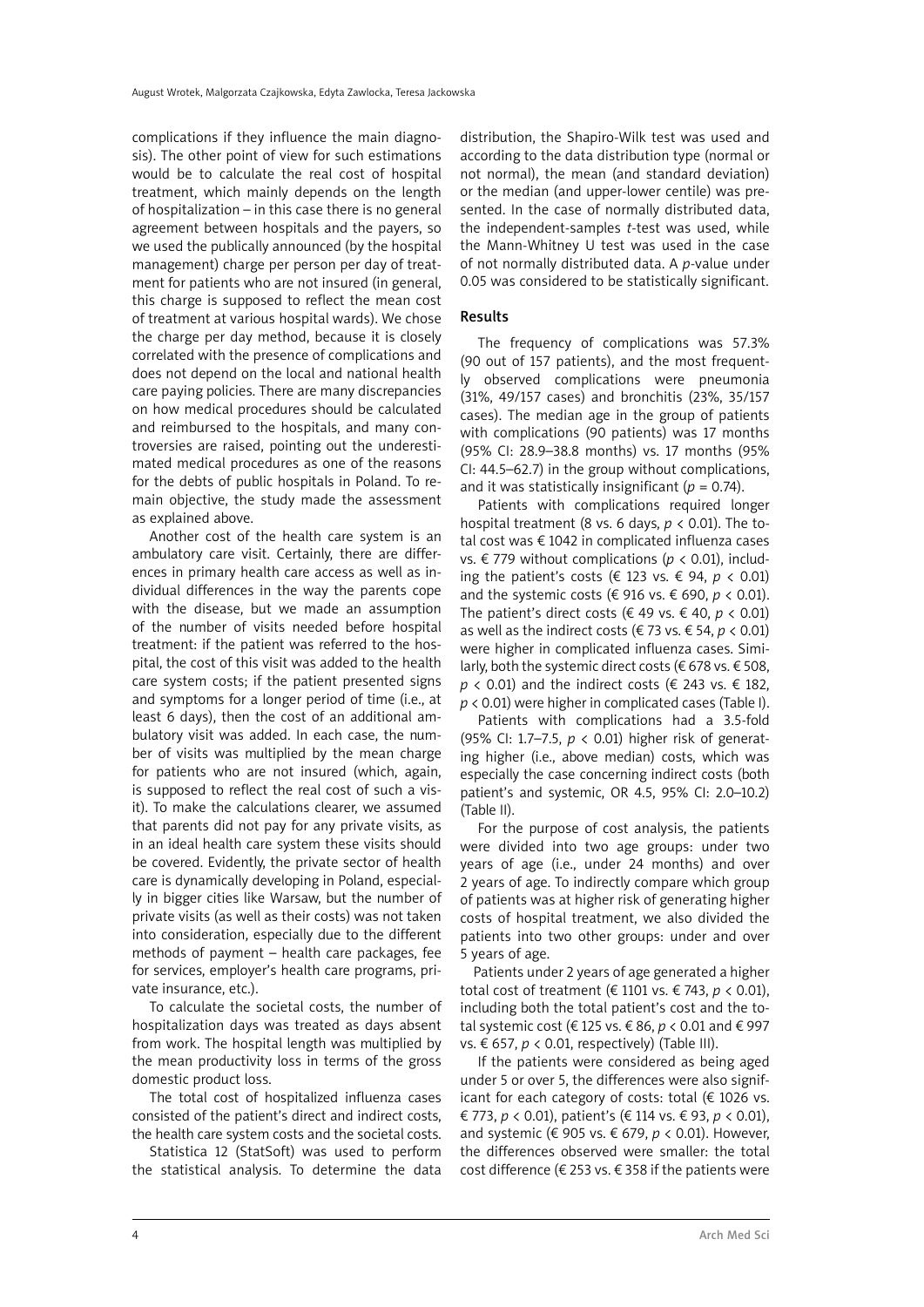Table I. Direct and indirect costs (in euros; €) of treatment of hospitalised children, in groups with and without complications

| Parameter                | Whole group<br>$N = 157$ |       |       | Group with<br>complications<br>$n = 90$ |       |       | Group without<br>complications<br>$n = 67$ |       |       | P        |
|--------------------------|--------------------------|-------|-------|-----------------------------------------|-------|-------|--------------------------------------------|-------|-------|----------|
|                          | Median                   | LQ    | UO.   | Median                                  | LQ    | UQ    | Median                                     | LQ    | UQ    |          |
| Patient's direct costs   | 43.3                     | 13.2  | 16.5  | 48.7                                    | 13.9  | 18.6  | 40.0                                       | 9.2   | 12.9  | 0.000185 |
| Patient's indirect costs | 63.4                     | 32.6  | 40.7  | 72.5                                    | 33.5  | 45.0  | 54.4                                       | 25.3  | 35.7  | 0.000636 |
| Total patient's costs    | 110.2                    | 45.0  | 56.2  | 123.0                                   | 46.7  | 62.7  | 94.4                                       | 33.4  | 47.0  | 0.000345 |
| Systemic direct costs    | 661.8                    | 294.6 | 368.1 | 677.8                                   | 300.7 | 404.0 | 507.8                                      | 233.4 | 329.2 | 0.000580 |
| Systemic indirect costs  | 212.6                    | 109.3 | 136.6 | 243.0                                   | 112.2 | 150.8 | 182.2                                      | 84.8  | 119.6 | 0.000636 |
| Total systemic costs     | 895.0                    | 403.5 | 504.2 | 916.2                                   | 412.6 | 554.5 | 916.2                                      | 412.6 | 554.5 | 0.000661 |
| Total costs              | 1005.2                   | 448.1 | 559.8 | 1042.3                                  | 459.0 | 616.7 | 778.1                                      | 350.5 | 494.3 | 0.000611 |

*LQ - lower quartile, UQ - upper quartile.*

divided based on the age limit of 2 years old), the patient's cost difference ( $\in$  21 vs.  $\in$  39) and the systemic cost difference (€ 226 vs. € 340). These data show indirectly and only in terms of an (inaccurate) economic analysis that greater differences in the costs occur if the age limit is established at 2 years old (Table IV).

Then, patients were subdivided into different age groups: under 1 month of age, 1–3 months, 3–12 months, 12–24 months, 24–36 months, 36–72 months, over 72 months of age. Here, the highest total cost was seen in neonates ( $\epsilon$  1293), followed by the group aged 3–12 months ( $\epsilon$  1151), 12–24 months (€ 1042) and 1–3 months (€ 1032), and then = 7 years old ( $\in$  873), 24-36 months (€ 853) and 3–6 years old (€ 641). The observed differences between the groups are not large (except for the neonates) within the first two years of life, and then costs drop rather radically (Table V).

#### Discussion

The study aimed to give an answer to a simple question: is influenza really a self-limiting, "cheap" disease or does it have a substantial influence on the Polish health care system and economy? There are many limitations of the study.

Table II. Relative risk of generating higher (above median) costs of hospitalisation for patients with complicated influenza

| Parameter                | OR  | 95% CI       | P        |
|--------------------------|-----|--------------|----------|
| Patient's direct costs   | 3.3 | $1.6 - 6.9$  | 0.001773 |
| Patient's indirect costs | 4.5 | $2.0 - 10.2$ | 0.000232 |
| Total patient's costs    | 4.1 | $1.9 - 9.1$  | 0.000411 |
| Systemic direct costs    | 3.0 | $1.5 - 6.2$  | 0.002632 |
| Systemic indirect costs  | 4.5 | $2.0 - 10.2$ | 0.000232 |
| Total systemic costs     | 3.1 | $1.5 - 6.6$  | 0.002761 |
| Total costs              | 3.5 | $1.6 - 7.5$  | 0.001151 |

*OR – odds ratio, CI – confidence interval.* 

Firstly, we focused only on patients who were hospitalized, but in most of the influenza cases hospital treatment is not required; therefore, this study may only give answers on hospitalization costs, not the general economic impact. Secondly, the method of calculating the costs may seem controversial in many points, but to avoid overestimating the costs, only the lowest (yet real) possible fees were taken into consideration. For the patient's direct costs: the cost of car use is widely considered to be higher than the cost proposed

|  | Table III. Costs (direct, indirect, and total) of hospital treatment of patients under and over two years of age (in euros; €) |  |
|--|--------------------------------------------------------------------------------------------------------------------------------|--|
|--|--------------------------------------------------------------------------------------------------------------------------------|--|

| Parameter                | Under 2 years of age |       |       | Over 2 years of age | p     |       |          |
|--------------------------|----------------------|-------|-------|---------------------|-------|-------|----------|
|                          | Median               | LQ    | UQ    | Median              | LQ    | UQ.   |          |
| Patient's direct costs   | 49.8                 | 13.2  | 17.8  | 40.0                | 10.5  | 14.7  | 0.000070 |
| Patient's indirect costs | 72.5                 | 30.3  | 40.8  | 45.3                | 28.3  | 39.8  | 0.000001 |
| Total patient's costs    | 124.9                | 42.7  | 57.5  | 85.6                | 38.0  | 53.4  | 0.000001 |
| Systemic direct costs    | 744.5                | 274.6 | 369.7 | 505.5               | 258.2 | 363.2 | 0.000002 |
| Systemic indirect costs  | 243.0                | 101.7 | 136.8 | 151.8               | 95.0  | 133.6 | 0.000001 |
| Total systemic costs     | 996.6                | 376.0 | 506.1 | 657.4               | 352.7 | 496.1 | 0.000001 |
| <b>Total costs</b>       | 1100.7               | 418.3 | 563.0 | 742.9               | 390.2 | 548.8 | 0.000001 |

*LQ – lower quartile, UQ – upper quartile.*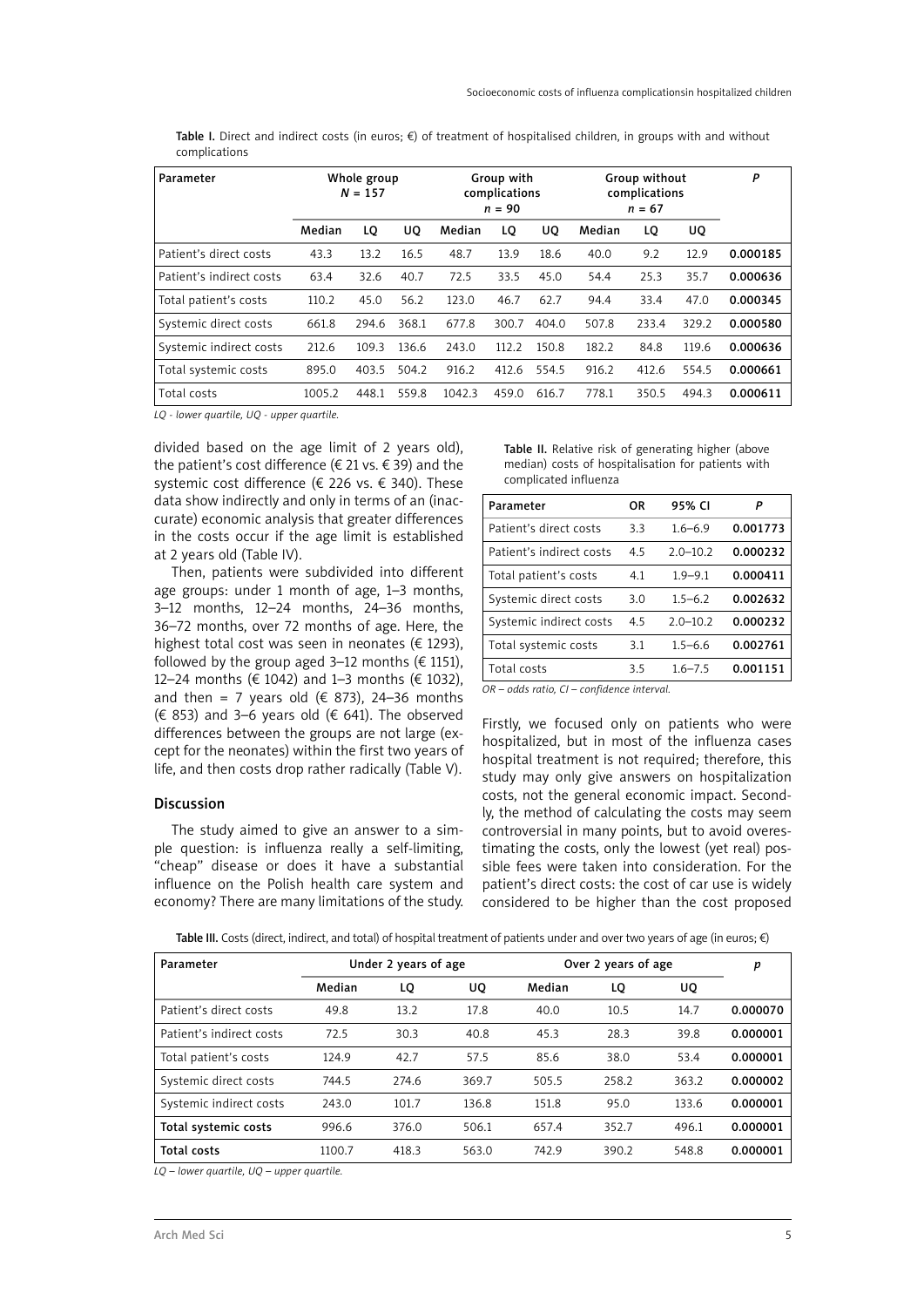Table IV. Costs (direct, indirect, and total) of hospital treatment in patients under and over five years of age (in euros; €)

| Parameter                | Under 5 years of age |       |       | Over 5 years of age | p     |       |          |
|--------------------------|----------------------|-------|-------|---------------------|-------|-------|----------|
|                          | Median               | LQ    | UQ    | Median              | LQ    | UQ    |          |
| Patient's direct costs   | 43.9                 | 13.3  | 16.9  | 40.2                | 10.7  | 18.4  | 0.251639 |
| Patient's indirect costs | 72.5                 | 31.5  | 40.3  | 54.4                | 30.4  | 52.4  | 0.030262 |
| Total patient's costs    | 113.8                | 43.9  | 56.2  | 92.9                | 40.6  | 69.9  | 0.054116 |
| Systemic direct costs    | 673.3                | 284.4 | 363.6 | 505.5               | 274.7 | 473.0 | 0.019958 |
| Systemic indirect costs  | 243.0                | 105.7 | 135.1 | 182.2               | 102.0 | 175.6 | 0.030262 |
| Total systemic costs     | 904.7                | 389.6 | 498.2 | 678.5               | 376.5 | 648.2 | 0.022262 |
| Total costs              | 1025.9               | 433.0 | 553.8 | 773.0               | 416.9 | 717.7 | 0.024067 |

*LQ – lower quartile, UQ – upper quartile*

#### Table V. Costs (direct, indirect, and total) of hospital treatment in age groups (in euros;  $\epsilon$ )

| Parameter              |        | < 1 month old<br>$(n = 9)$     |       | 1-3 months old<br>$(n = 22)$ |                                |             | 3-12 months old<br>$(n = 31)$ |       |             | 12-24 months old<br>$(n = 27)$ |       |             |
|------------------------|--------|--------------------------------|-------|------------------------------|--------------------------------|-------------|-------------------------------|-------|-------------|--------------------------------|-------|-------------|
| Patient's costs Median |        | LQ                             | UQ    | Median                       | LQ                             | UQ          | Median                        | LQ    | UQ          | Median                         | LQ    | UQ          |
| Direct                 | 58.4   | 9.3                            | 26.3  | 43.6                         | 8.6                            | 16.0        | 51.9                          | 12.1  | 20.2        | 49.7                           | 14.2  | 24.7        |
| Indirect               | 90.6   | 16.1                           | 45.7  | 72.5                         | 21.0                           | 39.0        | 81.5                          | 30.0  | 50.2        | 72.5                           | 29.9  | 52.0        |
| Total                  | 150.6  | 25.0                           | 70.9  | 116.1                        | 28.8                           | 53.5        | 133.4                         | 41.2  | 69.0        | 121.1                          | 43.6  | 75.9        |
| Systemic costs median  |        | LQ                             | UQ    | median                       | LQ                             | UQ          | median                        | LQ    | UO.         | median                         | LQ    | UQ          |
| Direct                 | 838.7  | 147.9                          | 419.5 | 673.3                        | 201.6                          | 374.5       | 744.5                         | 271.4 | 454.0       | 682.4                          | 265.0 | 461.2       |
| Indirect               | 303.7  | 54.1                           | 153.3 | 243.0                        | 70.5                           | 130.9       | 273.3                         | 100.7 | 168.4       | 243.0                          | 100.2 | 174.4       |
| Total                  | 1142.4 | 202.0                          | 572.8 | 916.2                        | 271.9                          | 505.0       | 1017.8                        | 371.9 | 622.0       | 916.2                          | 364.8 | 634.9       |
| Total costs            | 1293.0 | 226.8                          | 643.2 | 1032.4                       | 300.2                          | 557.7       |                               |       |             | 1151.3 412.6 690.2 1042.3      |       | 408.1 710.2 |
| Parameter              |        | 24-36 months old<br>$(n = 18)$ |       |                              | 36-72 months old<br>$(n = 29)$ |             | > 7 years old<br>$(n = 21)$   |       |             |                                |       |             |
| Patient's costs median |        | LQ                             | UQ    | median                       | LQ                             | UQ.         | median                        | LQ    | UQ          |                                |       |             |
| Patient's              | 40.2   | 10.4                           | 20.7  | 36.8                         | 6.7                            | 11.5        | 40.3                          | 11.4  | 21.5        |                                |       |             |
| Indirect               | 58.9   | 24.2                           | 48.3  | 45.3                         | 19.0                           | 32.4        | 54.4                          | 32.4  | 61.2        |                                |       |             |
| Total                  | 100.6  | 34.0                           | 67.9  | 76.9                         | 24.5                           | 41.8        | 94.4                          | 43.3  | 81.8        |                                |       |             |
| Systemic costs median  |        | LQ                             | UQ    | median                       | LQ                             | UQ          | median                        | LQ    | UQ          |                                |       |             |
| Direct                 | 554.9  | 215.7                          | 431.0 | 422.8                        | 179.0                          | 305.0       | 590.5                         | 291.7 | 550.6       |                                |       |             |
| Indirect               | 197.4  | 81.0                           | 161.9 | 151.8                        | 63.6                           | 108.5       | 182.2                         | 108.7 | 205.2       |                                |       |             |
| Total                  | 752.3  | 296.2                          | 591.7 | 565.5                        | 242.3                          | 412.9       | 781.9                         | 400.1 | 755.2       |                                |       |             |
| Total costs            | 852.9  | 329.6                          | 658.6 | 641.2                        |                                | 266.2 453.7 | 873.4                         |       | 443.2 836.6 |                                |       |             |

*LQ – lower quartile, UQ – upper quartile.*

by the official governmental fees for the use of private cars; also, when public transport is used, often more than one single ticket is needed (for example, both parents going to the hospital with the child who also needs a ticket – in Warsaw, children under the age of 7 may use the public transport for free); the use of public transport for a feverish child is also controversial; in most cases car transport was used; no higher taxi fees were calculated for feast days, etc. Similarly, as minimal as possible use of pre-hospital drugs was considered, no unnecessary antibiotic use was included in the calculations, etc. – which surely also generate higher costs, but we aimed to assess only the minimal costs. The most representative example would be oseltamivir, the cost of which could have been added to the patient's cost, as many patients continued the treatment at home (after the initial hospital treatment) and had to buy oseltamivir (which is not sold separately, only in e.g. 3 single doses). The patients were not asked in a follow-up survey about any long-term complications or other influenza-related infections (otitis media or pneumonia after influenza, for example), but the assumption was made that hospital treatment was enough for a complete recovery. Simi-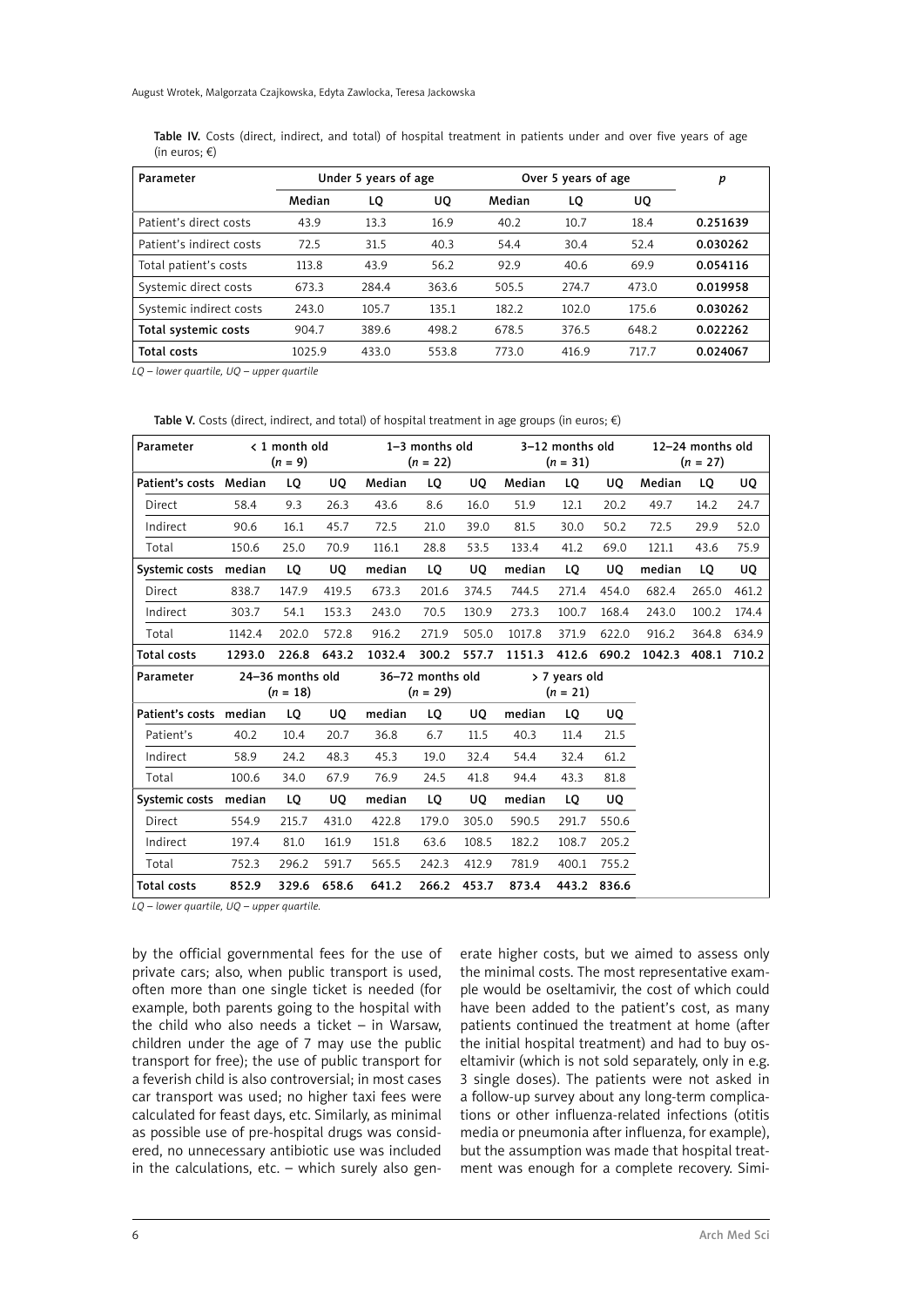larly, there may have been many differences in the costs between the countries and social systems. In Poland, parents/legal guardians receive only 80% of their salary when taking care of a sick child (when confirmed by the doctor's sick note) for up to 60 days per year (irrespectively of the number of children), while in Germany for example, the reimbursement of 70% is paid, only up to 10 days per child per year [18].

Certainly, socioeconomic costs vary significantly among countries, as well as depending on the calculation method used. Here, only the lowest costs were presented, although the authors are aware that the socioeconomic costs of influenza hospitalizations are much higher, yet hard to calculate.

Authors analyzing the complications in children and the correlation of them with higher costs mainly focus on outpatient treatment – according to Ehlken *et al*. [14], complications and a severe disease course are seen in 54% of children, which increases the cost almost 3-fold  $[\text{\ensuremath{\in}}\, 149 \text{ (\pm 278)}\,$  vs. € 55 ( $\pm$ 116)]. In our group of patients, the costs of hospitalized cases were much higher (€ 1042 vs. € 779), because we focused only on patients hospitalized. This comparison reflects the gravity and dimension of the increasing costs in the case of hospitalization.

The frequency of complications differs, depending mainly on the setting of the study (for example, pneumonia and wheezing are more commonly reported in hospital- or ED-based studies, while febrile seizures or respiratory distress is present only in inpatient-based studies) [20]. The most common complications correlated with influenza are acute otitis media (0–41%), pharyngitis (31–58%) and febrile seizures/convulsions (0–45%) [20].

The frequency of complications seen in this group of patients was high, but still it does not reflect influenza's impact on the diagnostics issues – often, due to the low specificity of the symptoms or signs, the patients are overdiagnosed – a feverish child, especially an infant or newborn, may be suspected of having a septic disease, and a wide range of diagnostic methods, including lumbar puncture, are performed. Thus, influenza not only generates higher costs, but also is correlated with a higher risk of unnecessary use of diagnostic methods, a higher risk of complications associated with them, unnecessary use of antibiotics, etc. [21]. On the other hand, there may be other factors contributing to the disease's course, especially viral coinfections (with respiratory syncytial virus, human bocavirus, for example), and influenza sampling may be driven by seasonality, thus missing some cases of influenza [22].

Moreover, many authors insist that distinguishing between severe symptoms and the occurrence of complications has no greater impact on the health economics (patients, especially younger children, will in the majority of cases require hospital treatment) [14], but as the present study focused on patients treated at the hospital, this analysis regards more severe cases of influenza than in a huge number of patients who are not referred to the hospital. Therefore, the study focuses on the differences between complicated and non-complicated cases in hospitalized patients, and the differences between these groups of patients are presented above. It also plays a socioeconomic role, since longer hospitalization generates higher costs. Furthermore, given the diagnostic problems mentioned above (the clinical course is often not specific for the flu, PCR is needed to confirm the diagnosis), the general burden of influenza in children seems to be much higher than in the cases recognized upon examination only.

The most effective way of decreasing the costs of influenza outbreaks is vaccination [23, 24]. With the decrease of the number of patients infected and a decrease of complications, the general costs are reduced. There are different vaccination strategies among different scientific committees and countries, but most of them indicate the need for prophylaxis in each child, with a stronger emphasis on risk groups: the American Academy of Pediatrics, as well as the Polish recommendations, underline the need for vaccinating all children, especially those with chronic conditions that increase the risk of complications, and household contacts of those children [1, 25]. Special emphasis is put on children under 2 years of age (inter alia, administering antiviral therapy in patients suspected of influenza). The question may be raised: which group of patients is especially prone to influenza-related complications in terms of selective influenza vaccination through national or regional health programs; for example, what is more cost-effective: vaccinating children under 2 years of age or children under 5 years of age? Of course, optimally, each child would be vaccinated, but our results demonstrate that the costs are higher particularly in children under 2 years of age and then decrease slowly, remaining present in all age groups of patients hospitalized at our ward. In Poland, unfortunately, the general percentage of the population vaccinated against influenza is very low (3.4% in the 2015/2016 season), but is dramatically low in children (0.76% in children under 4 years of age and 0.87% in children aged 5–14 years) [3].

In conclusion, the cost of hospital treatment of children with influenza is high and influenza generates high costs both from the point of view of the care system, as well as the patient. In the case of complications, the costs increase rapidly, again, both from the systemic and the patient's point